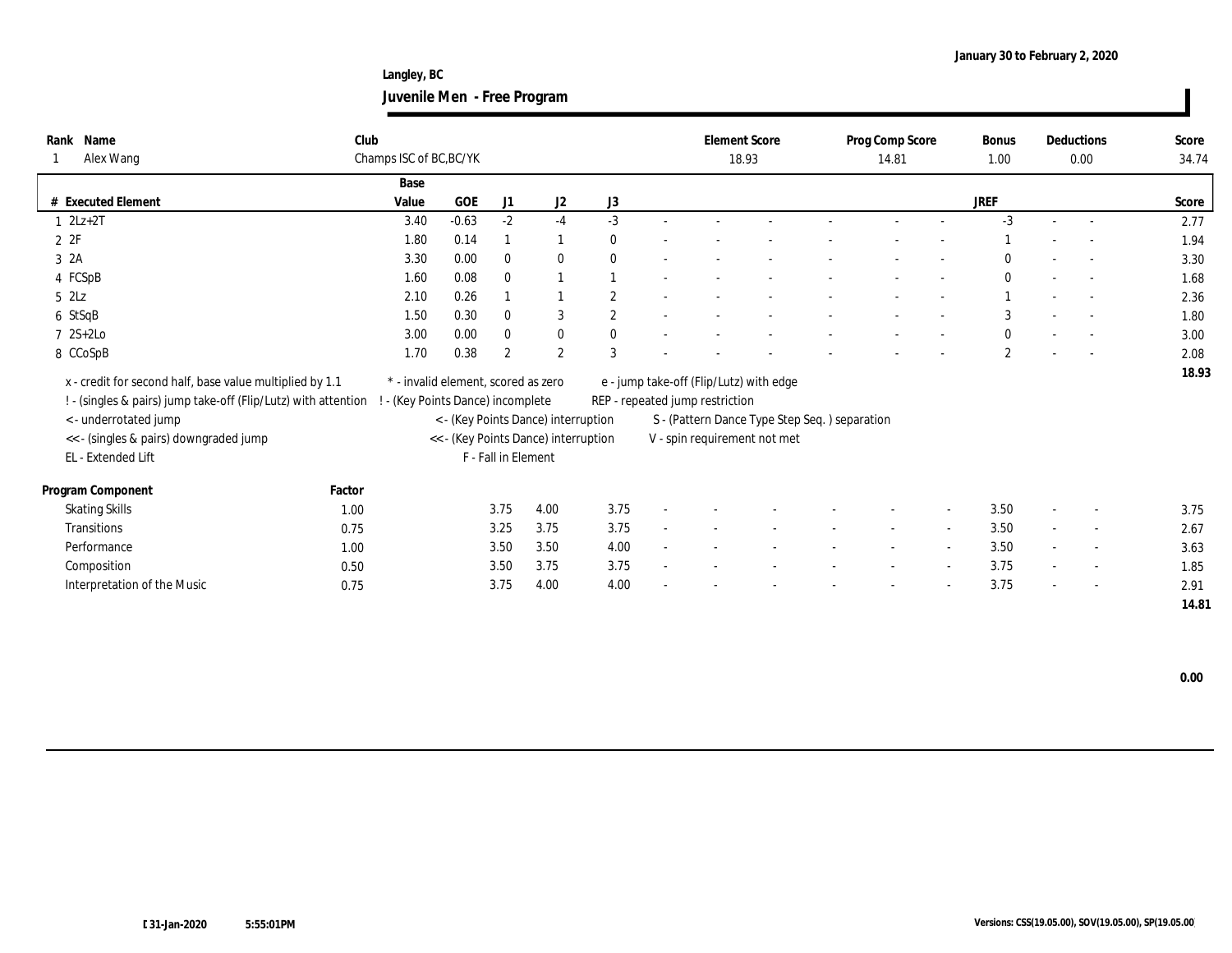**Langley, BC Juvenile Men - Free Program**

| Rank Name<br>William Chan<br>2                                                                                                                                                                | Club   | Connaught SC, BC/YK                                                    |         |          |                                     |              |        | <b>Element Score</b><br>17.55   |                                                                                                                          | Prog Comp Score<br>12.82 |        |      |                          | Deductions<br>0.20       | Score<br>30.17 |
|-----------------------------------------------------------------------------------------------------------------------------------------------------------------------------------------------|--------|------------------------------------------------------------------------|---------|----------|-------------------------------------|--------------|--------|---------------------------------|--------------------------------------------------------------------------------------------------------------------------|--------------------------|--------|------|--------------------------|--------------------------|----------------|
|                                                                                                                                                                                               |        | Base                                                                   |         |          |                                     |              |        |                                 |                                                                                                                          |                          |        |      |                          |                          |                |
| # Executed Element                                                                                                                                                                            |        | Value                                                                  | GOE     | J1       | J2                                  | J3           |        |                                 |                                                                                                                          |                          |        | JREF |                          |                          | Score          |
| $1 2F + 2T$                                                                                                                                                                                   |        | 3.10                                                                   | 0.14    |          | $\mathbf{0}$                        |              |        |                                 |                                                                                                                          |                          |        |      |                          |                          | 3.24           |
| $2$ $2Lz+2Lo$                                                                                                                                                                                 |        | 3.80                                                                   | 0.11    | $\theta$ | $\mathbf{0}$                        |              |        |                                 |                                                                                                                          |                          |        |      |                          |                          | 3.91           |
| 3 FCSpB                                                                                                                                                                                       |        | 1.60                                                                   | 0.16    |          | $\mathbf{2}$                        |              |        |                                 |                                                                                                                          |                          |        |      |                          |                          | 1.76           |
| $4$ $2A<$                                                                                                                                                                                     |        | 2.64                                                                   | $-1.32$ | $-5$     | $-5$                                | $-5$         |        |                                 |                                                                                                                          |                          |        | $-5$ |                          |                          | 1.32           |
| $5$ $2\text{L}z$                                                                                                                                                                              |        | 2.10                                                                   | 0.11    |          | $\bf{0}$                            | $\mathbf{0}$ |        |                                 |                                                                                                                          |                          |        |      | $\overline{\phantom{a}}$ |                          | 2.21           |
| 6 2S                                                                                                                                                                                          |        | 1.30                                                                   | 0.10    | $\bf{0}$ | 1                                   |              |        |                                 |                                                                                                                          |                          |        |      |                          |                          | 1.40           |
| 7 StSqB                                                                                                                                                                                       |        | 1.50                                                                   | 0.30    | $\theta$ | 3                                   | $\mathbf{2}$ |        |                                 |                                                                                                                          |                          |        | 3    | $\sim$                   |                          | 1.80           |
| 8 CCoSpB                                                                                                                                                                                      |        | 1.70                                                                   | 0.21    |          | $\mathbf{2}$                        |              |        |                                 |                                                                                                                          |                          |        |      |                          |                          | 1.91           |
| x - credit for second half, base value multiplied by 1.1<br>! - (singles & pairs) jump take-off (Flip/Lutz) with attention<br>< - underrotated jump<br><< - (singles & pairs) downgraded jump |        | * - invalid element, scored as zero<br>- (Key Points Dance) incomplete |         |          | < - (Key Points Dance) interruption |              |        | REP - repeated jump restriction | e - jump take-off (Flip/Lutz) with edge<br>S - (Pattern Dance Type Step Seq.) separation<br>V - spin requirement not met |                          |        |      |                          |                          | 17.55          |
| EL - Extended Lift                                                                                                                                                                            |        | << - (Key Points Dance) interruption<br>F - Fall in Element            |         |          |                                     |              |        |                                 |                                                                                                                          |                          |        |      |                          |                          |                |
| Program Component                                                                                                                                                                             | Factor |                                                                        |         |          |                                     |              |        |                                 |                                                                                                                          |                          |        |      |                          |                          |                |
| <b>Skating Skills</b>                                                                                                                                                                         | 1.00   |                                                                        |         | 3.25     | 3.00                                | 3.00         | $\sim$ |                                 |                                                                                                                          |                          |        | 3.50 | $\sim$                   | $\overline{\phantom{a}}$ | 3.19           |
| Transitions                                                                                                                                                                                   | 0.75   |                                                                        |         | 2.50     | 3.25                                | 3.25         | $\sim$ |                                 |                                                                                                                          |                          |        | 3.00 | $\overline{\phantom{a}}$ | $\overline{\phantom{a}}$ | 2.25           |
| Performance                                                                                                                                                                                   | 1.00   |                                                                        |         | 3.00     | 3.00                                | 3.75         | $\sim$ |                                 |                                                                                                                          | $\sim$                   | $\sim$ | 3.50 | $\sim$                   | $\sim$                   | 3.31           |
| Composition                                                                                                                                                                                   | 0.50   |                                                                        |         | 2.75     | 3.25                                | 3.50         |        |                                 |                                                                                                                          |                          |        | 3.50 | $\overline{\phantom{a}}$ |                          | 1.63           |
| Interpretation of the Music                                                                                                                                                                   | 0.75   |                                                                        |         | 3.00     | 3.25                                | 3.50         |        |                                 |                                                                                                                          |                          |        | 3.25 | $\sim$                   |                          | 2.44<br>12.82  |

1 Fall(s) factor (0.2) **0.20**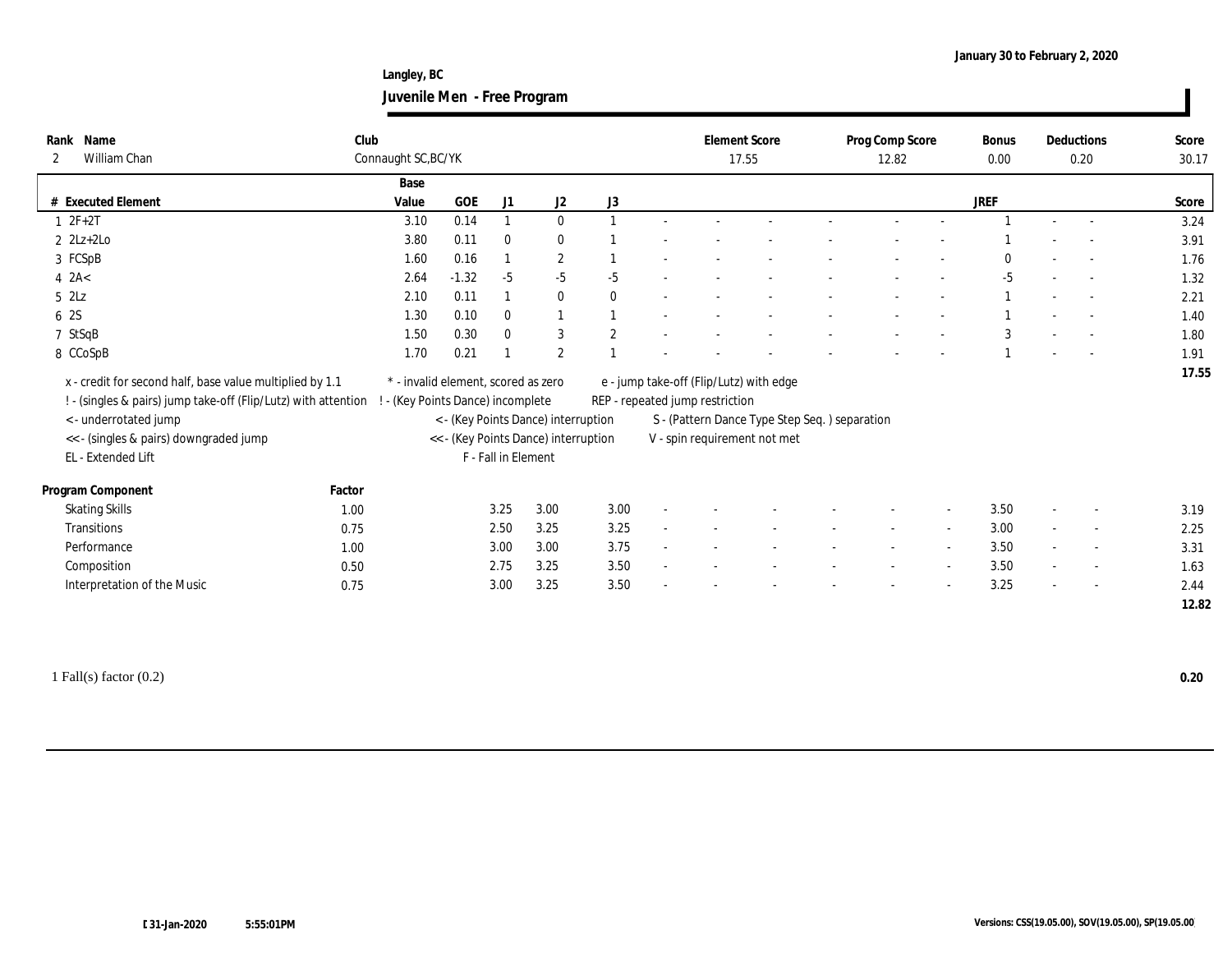**Langley, BC Juvenile Men - Free Program**

| Rank<br>3 | Name<br>Louie Fukuda-Wu                                                                                                    | Club   | Connaught SC, BC/YK                                                      |         |                     |                |                |                                               | <b>Element Score</b><br>16.11   |                                         |  | Prog Comp Score<br>13.38 |  |              |                          | Deductions<br>0.20 | Score<br>29.29 |
|-----------|----------------------------------------------------------------------------------------------------------------------------|--------|--------------------------------------------------------------------------|---------|---------------------|----------------|----------------|-----------------------------------------------|---------------------------------|-----------------------------------------|--|--------------------------|--|--------------|--------------------------|--------------------|----------------|
|           |                                                                                                                            |        | Base                                                                     |         |                     |                |                |                                               |                                 |                                         |  |                          |  |              |                          |                    |                |
|           | # Executed Element                                                                                                         |        | Value                                                                    | GOE     | J1                  | J2             | J3             |                                               |                                 |                                         |  |                          |  | JREF         |                          |                    | Score          |
|           | 12S                                                                                                                        |        | 1.30                                                                     | 0.10    |                     |                |                |                                               |                                 |                                         |  |                          |  | $\Omega$     |                          |                    | 1.40           |
|           | $2$ $2\text{L}z$                                                                                                           |        | 2.10                                                                     | 0.00    | $\theta$            | $\bf{0}$       | $\Omega$       |                                               |                                 |                                         |  |                          |  |              |                          |                    | 2.10           |
|           | 3 FCSpB                                                                                                                    |        | 1.60                                                                     | $-0.04$ | $\mathbf{0}$        | $\bf{0}$       | $\mathbf{0}$   |                                               |                                 |                                         |  |                          |  | $-1$         | $\overline{\phantom{a}}$ |                    | 1.56           |
|           | $4 2F+2T$                                                                                                                  |        | 3.10                                                                     | 0.09    | $\theta$            | $\overline{1}$ |                |                                               |                                 |                                         |  |                          |  | $\mathbf{0}$ | $\overline{\phantom{a}}$ |                    | 3.19           |
|           | 5 1A                                                                                                                       |        | 1.10                                                                     | 0.08    | $\bf{0}$            |                |                |                                               |                                 |                                         |  |                          |  |              | $\overline{\phantom{a}}$ |                    | 1.18           |
|           | $6$ 2Lz+2Lo                                                                                                                |        | 3.80                                                                     | $-1.00$ | $-5$                | $-4$           | $-5$           |                                               |                                 |                                         |  |                          |  | $-5$         |                          |                    | 2.80           |
|           | 7 StSqB                                                                                                                    |        | 1.50                                                                     | 0.34    | 2                   | $\mathbf{2}$   | 3              |                                               |                                 |                                         |  |                          |  | $\mathbf{2}$ |                          | $\sim$             | 1.84           |
|           | 8 CCoSpB                                                                                                                   |        | 1.70                                                                     | 0.34    | $\overline{2}$      | 3              | $\overline{2}$ |                                               |                                 |                                         |  |                          |  |              |                          |                    | 2.04           |
|           | x - credit for second half, base value multiplied by 1.1<br>! - (singles & pairs) jump take-off (Flip/Lutz) with attention |        | * - invalid element, scored as zero<br>! - (Key Points Dance) incomplete |         |                     |                |                |                                               | REP - repeated jump restriction | e - jump take-off (Flip/Lutz) with edge |  |                          |  |              |                          |                    | 16.11          |
|           | <- underrotated jump                                                                                                       |        | < - (Key Points Dance) interruption                                      |         |                     |                |                | S - (Pattern Dance Type Step Seq.) separation |                                 |                                         |  |                          |  |              |                          |                    |                |
|           | << - (singles & pairs) downgraded jump                                                                                     |        | << - (Key Points Dance) interruption                                     |         |                     |                |                | V - spin requirement not met                  |                                 |                                         |  |                          |  |              |                          |                    |                |
|           | EL - Extended Lift                                                                                                         |        |                                                                          |         | F - Fall in Element |                |                |                                               |                                 |                                         |  |                          |  |              |                          |                    |                |
|           | Program Component                                                                                                          | Factor |                                                                          |         |                     |                |                |                                               |                                 |                                         |  |                          |  |              |                          |                    |                |
|           | <b>Skating Skills</b>                                                                                                      | 1.00   |                                                                          |         | 3.25                | 3.00           | 3.25           |                                               |                                 |                                         |  |                          |  | 3.00         | $\sim$                   |                    | 3.13           |
|           | Transitions                                                                                                                | 0.75   |                                                                          |         | 3.50                | 3.25           | 3.75           |                                               |                                 |                                         |  |                          |  | 3.25         | $\sim$                   | $\sim$             | 2.58           |
|           | Performance                                                                                                                | 1.00   |                                                                          |         | 3.50                | 3.00           | 3.75           |                                               |                                 |                                         |  |                          |  | 3.25         |                          |                    | 3.38           |
|           | Composition                                                                                                                | 0.50   |                                                                          |         | 3.25                | 3.00           | 3.50           |                                               |                                 |                                         |  |                          |  | 3.50         |                          |                    | 1.66           |
|           | Interpretation of the Music                                                                                                | 0.75   |                                                                          |         | 3.50                | 3.25           | 3.75           |                                               |                                 |                                         |  |                          |  | 3.50         |                          |                    | 2.63           |
|           |                                                                                                                            |        |                                                                          |         |                     |                |                |                                               |                                 |                                         |  |                          |  |              |                          |                    | 13.38          |

1 Fall(s) factor (0.2) **0.20**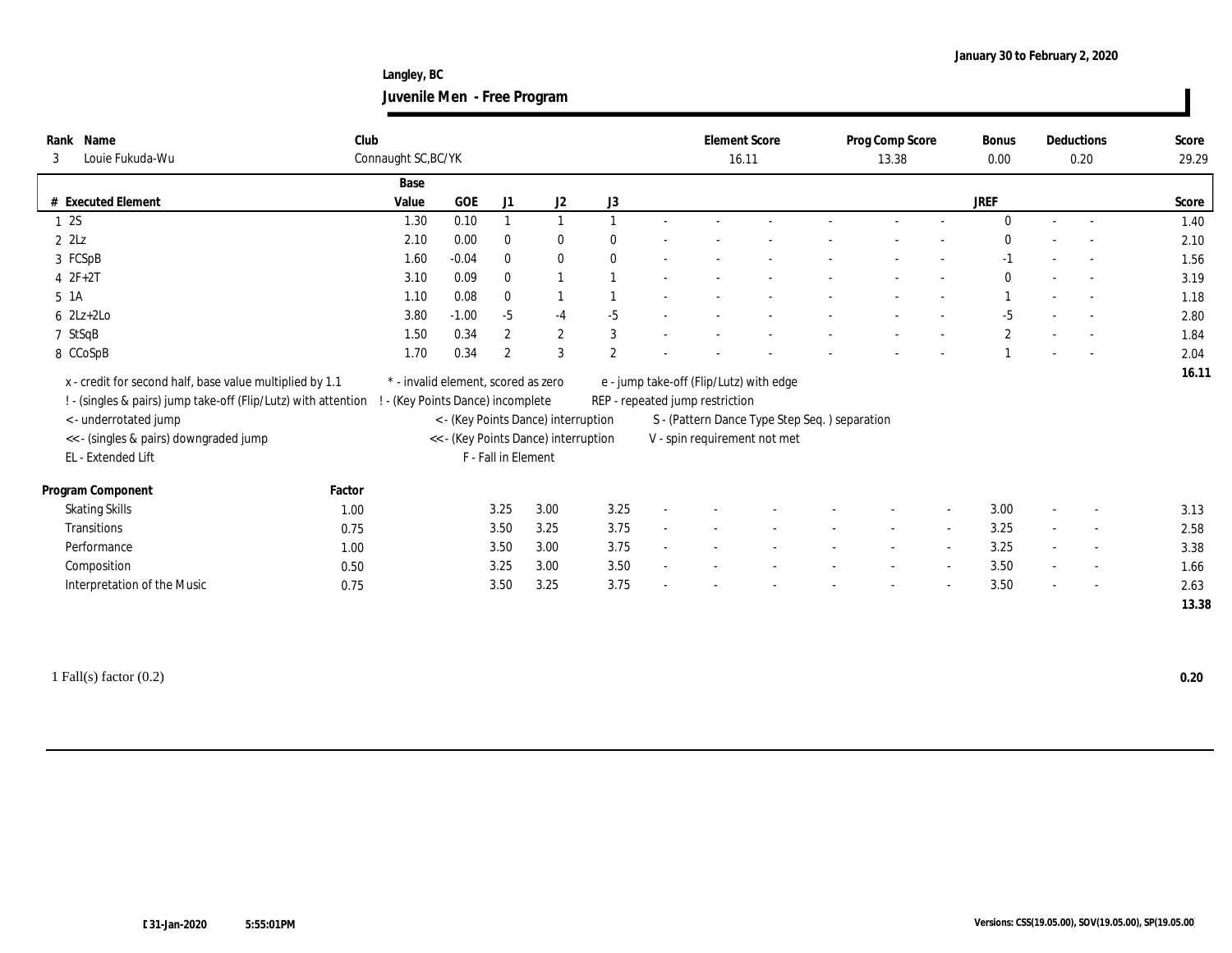**Langley, BC Juvenile Men - Free Program**

| Rank Name<br>Nathan Feng<br>4                                  | Club<br>Champs ISC of BC, BC/YK     |                                      |                     |          |                |  | <b>Element Score</b><br>15.11           |                                               |  | Prog Comp Score<br>10.74 |                          | <b>Bonus</b><br>0.00 |                          | Deductions<br>0.00       | Score<br>25.85 |
|----------------------------------------------------------------|-------------------------------------|--------------------------------------|---------------------|----------|----------------|--|-----------------------------------------|-----------------------------------------------|--|--------------------------|--------------------------|----------------------|--------------------------|--------------------------|----------------|
|                                                                |                                     |                                      |                     |          |                |  |                                         |                                               |  |                          |                          |                      |                          |                          |                |
|                                                                | Base                                |                                      |                     |          |                |  |                                         |                                               |  |                          |                          |                      |                          |                          |                |
| # Executed Element                                             | Value                               | <b>GOE</b>                           | J1                  | J2       | J3             |  |                                         |                                               |  |                          |                          | JREF                 |                          |                          | Score          |
| $1 \t1A$                                                       | 1.10                                | 0.06                                 | $\bf{0}$            |          |                |  |                                         |                                               |  |                          |                          |                      |                          |                          | 1.16           |
| $2 \text{ } 2F + 2T <$                                         | 2.84                                | $-0.41$                              | $-2$                | $-2$     | $-2$           |  |                                         |                                               |  |                          |                          | -3                   |                          |                          | 2.43           |
| $3$ $2\text{L}z$                                               | 2.10                                | 0.16                                 | $\mathbf{0}$        |          | $\overline{2}$ |  |                                         |                                               |  |                          |                          | $\bf{0}$             | $\sim$                   | $\sim$                   | 2.26           |
| 4 FCSpB                                                        | 1.60                                | $-0.12$                              | $\theta$            | $\bf{0}$ | $-1$           |  |                                         |                                               |  |                          |                          | $-2$                 |                          | $\sim$                   | 1.48           |
| 5 StSqB                                                        | 1.50                                | 0.00                                 | $\mathbf{0}$        | $\bf{0}$ | $\mathbf{0}$   |  |                                         |                                               |  |                          |                          | $\mathbf{0}$         | $\overline{\phantom{a}}$ |                          | 1.50           |
| $6 \quad 2S+2Lo$                                               | 3.00                                | 0.00                                 | $\mathbf{0}$        | $\bf{0}$ | $\mathbf{0}$   |  |                                         |                                               |  |                          |                          | $\mathbf{0}$         |                          |                          | 3.00           |
| 7 2Lo                                                          | 1.70                                | $-0.21$                              | $-1$                | $-1$     | $-2$           |  |                                         |                                               |  |                          |                          | $-1$                 |                          |                          | 1.49           |
| 8 CCoSpB                                                       | 1.70                                | 0.09                                 | $\Omega$            |          |                |  |                                         |                                               |  |                          |                          | $\theta$             |                          |                          | 1.79           |
| x - credit for second half, base value multiplied by 1.1       | * - invalid element, scored as zero |                                      |                     |          |                |  | e - jump take-off (Flip/Lutz) with edge |                                               |  |                          |                          |                      |                          |                          | 15.11          |
| ! - (singles & pairs) jump take-off (Flip/Lutz) with attention |                                     | ! - (Key Points Dance) incomplete    |                     |          |                |  | REP - repeated jump restriction         |                                               |  |                          |                          |                      |                          |                          |                |
| < - underrotated jump                                          |                                     | < - (Key Points Dance) interruption  |                     |          |                |  |                                         | S - (Pattern Dance Type Step Seq.) separation |  |                          |                          |                      |                          |                          |                |
| << - (singles & pairs) downgraded jump                         |                                     | << - (Key Points Dance) interruption |                     |          |                |  |                                         | V - spin requirement not met                  |  |                          |                          |                      |                          |                          |                |
| EL - Extended Lift                                             |                                     |                                      | F - Fall in Element |          |                |  |                                         |                                               |  |                          |                          |                      |                          |                          |                |
| Program Component<br>Factor                                    |                                     |                                      |                     |          |                |  |                                         |                                               |  |                          |                          |                      |                          |                          |                |
| <b>Skating Skills</b><br>1.00                                  |                                     |                                      | 2.75                | 3.00     | 3.00           |  |                                         |                                               |  |                          |                          | 2.50                 | $\sim$                   |                          | 2.81           |
| Transitions<br>0.75                                            |                                     |                                      | 2.50                | 2.75     | 2.75           |  |                                         |                                               |  |                          | $\overline{\phantom{a}}$ | 2.25                 | $\sim$                   | $\overline{\phantom{a}}$ | 1.92           |
| Performance<br>1.00                                            |                                     |                                      | 2.75                | 2.50     | 2.75           |  |                                         |                                               |  |                          |                          | 2.50                 | $\sim$                   |                          | 2.63           |
| Composition<br>0.50                                            |                                     |                                      | 2.50                | 3.00     | 3.00           |  |                                         |                                               |  |                          |                          | 2.75                 | $\sim$                   | $\overline{\phantom{a}}$ | 1.41           |
| Interpretation of the Music<br>0.75                            |                                     |                                      | 2.75                | 2.75     | 2.75           |  |                                         |                                               |  |                          |                          | 2.25                 | $\sim$                   |                          | 1.97           |
|                                                                |                                     |                                      |                     |          |                |  |                                         |                                               |  |                          |                          |                      |                          |                          | 10.74          |